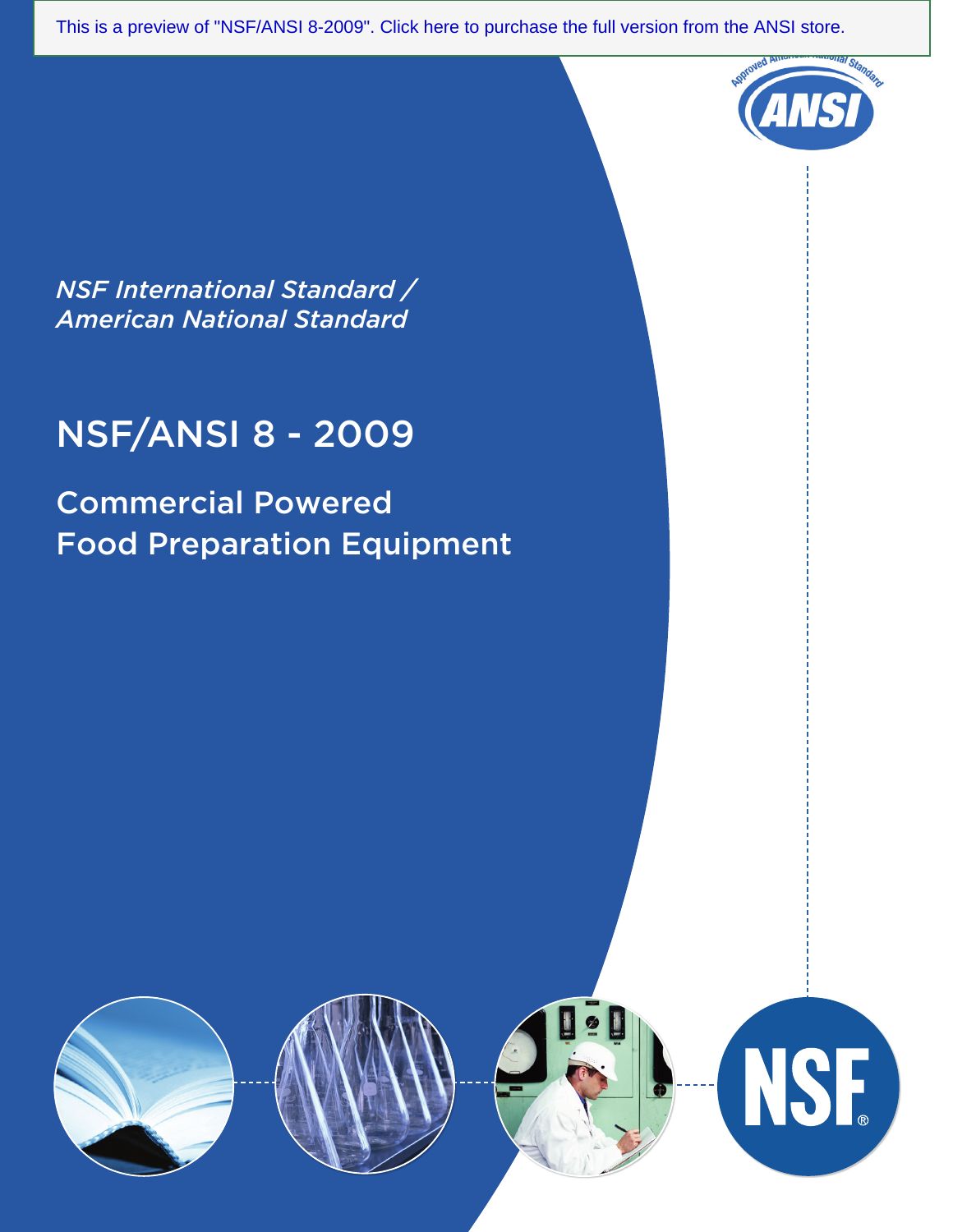*NSF International, an independent, notfor-profit, non-governmental organization, is dedicated to being the leading global provider of public health and safetybased risk management solutions while serving the interests of all stakeholders.* 

> This Standard is subject to revision. Contact NSF to confirm this revision is current.

Users of this Standard may request clarifications and interpretations, or propose revisions by contacting:

> Chair, Joint Committee on Food Equipment c. o. NSF International 789 North Dixboro Road, P.O. Box 130140 Ann Arbor, Michigan 48113-0140 USA Phone: (734) 769-8010 Telex: 753215 NSF INTL FAX: (734) 769-0109 E-mail: info@nsf.org Web: http://www.nsf.org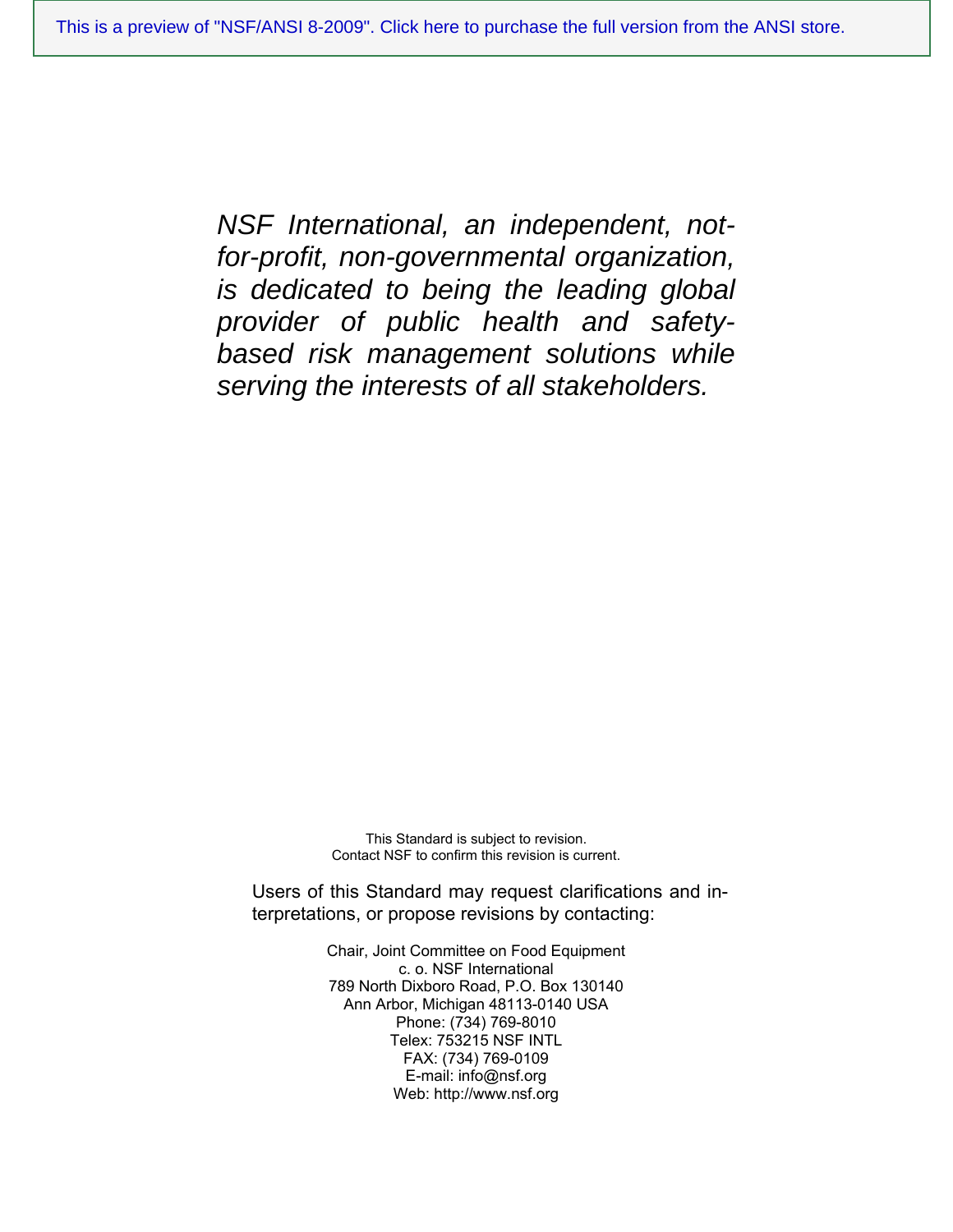**NSF/ANSI 8 – 2009**

NSF International Standard/ American National Standard for Food Equipment —

## **Commercial powered food preparation equipment**

Standard Developer **NSF International** 

**NSF International Board of Directors** 

**Designated as an ANSI Standard**  April 22, 2009 **American National Standards Institute**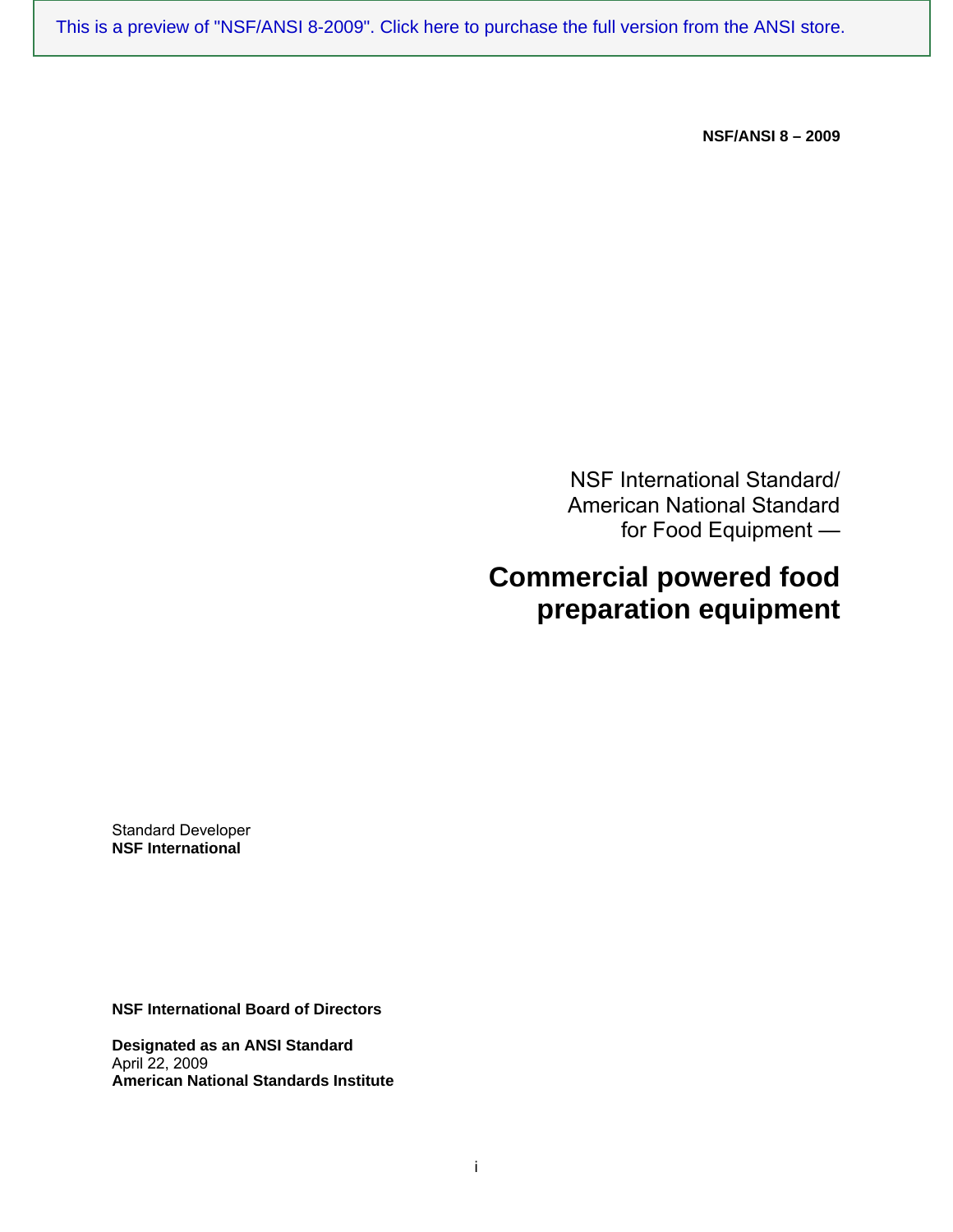Prepared by **The NSF Joint Committee on Food Equipment** 

Recommended for adoption by **The NSF Council of Public Health Consultants** 

Adopted by **The NSF Board of Directors July 1961** 

Revised April 1965 Revised July 1972 Revised August 1974 Revised May 1980 Revised November 1985 Revised November 1992 Revised September 2000 Revised September 2002 Revised October 2005 Revised April 2007 Revised April 2009

Published by

### **NSF International PO Box 130140, Ann Arbor, Michigan 48113-0140, USA**

For ordering copies or for making inquiries with regard to this Standard, please reference the designation "NSF/ANSI 8-2009."

Copyright 2009 NSF International Previous editions © 2007, 2005, 2002, 2000, 1992, 1985, 1980, 1974, 1972, 1965, 1961

Unless otherwise specified, no part of this publication may be reproduced or utilized in any form or by any means, electronic or mechanical, including photocopying and microfilm, without permission in writing from NSF International.

Printed in the United States of America.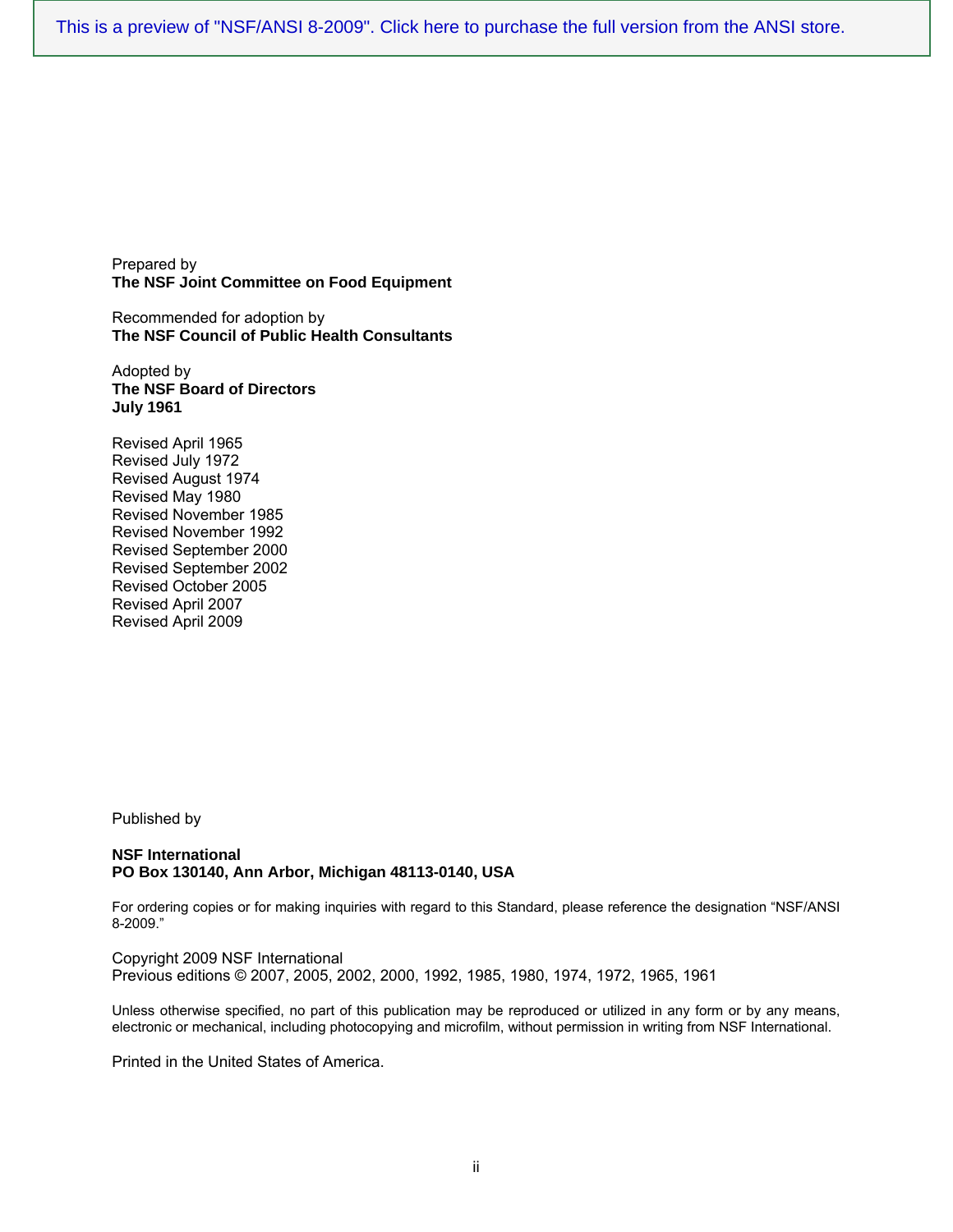### **Disclaimers**<sup>1</sup>

NSF, in performing its functions in accordance with its objectives, does not assume or undertake to discharge any responsibility of the manufacturer or any other party. The opinions and findings of NSF represent its professional judgment. NSF shall not be responsible to anyone for the use of or reliance upon this Standard by anyone. NSF shall not incur any obligation or liability for damages, including consequential damages, arising out of or in connection with the use, interpretation of, or reliance upon this Standard.

NSF Standards provide basic criteria to promote sanitation and protection of the public health. Provisions for mechanical and electrical safety have not been included in this Standard because governmental agencies or other national standards-setting organizations provide these requirements.

Participation in NSF Standards development activities by regulatory agency representatives (federal, local, state) shall not constitute their agency's endorsement of NSF or any of its Standards.

Preference is given to the use of performance criteria measurable by examination or testing in NSF Standards development when such performance criteria may reasonably be used in lieu of design, materials, or construction criteria.

The illustrations, if provided, are intended to assist in understanding their adjacent standard requirements. However, the illustrations may not include *all* requirements for a specific product or unit, nor do they show the only method of fabricating such arrangements. Such partial drawings shall not be used to justify improper or incomplete design and construction.

Unless otherwise referenced, the annexes are not considered an integral part of NSF Standards. The annexes are provided as general guidelines to the manufacturer, regulatory agency, user, or certifying organization.

<sup>1&</sup>lt;br><sup>1</sup> The information contained in this Disclaimer is not part of this American National Standard (ANS) and has not been processed in accordance with ANSI's requirements for an ANS. Therefore, this Disclaimer may contain material that has not been subjected to public review or a consensus process. In addition, it does not contain requirements necessary for conformance to the Standard.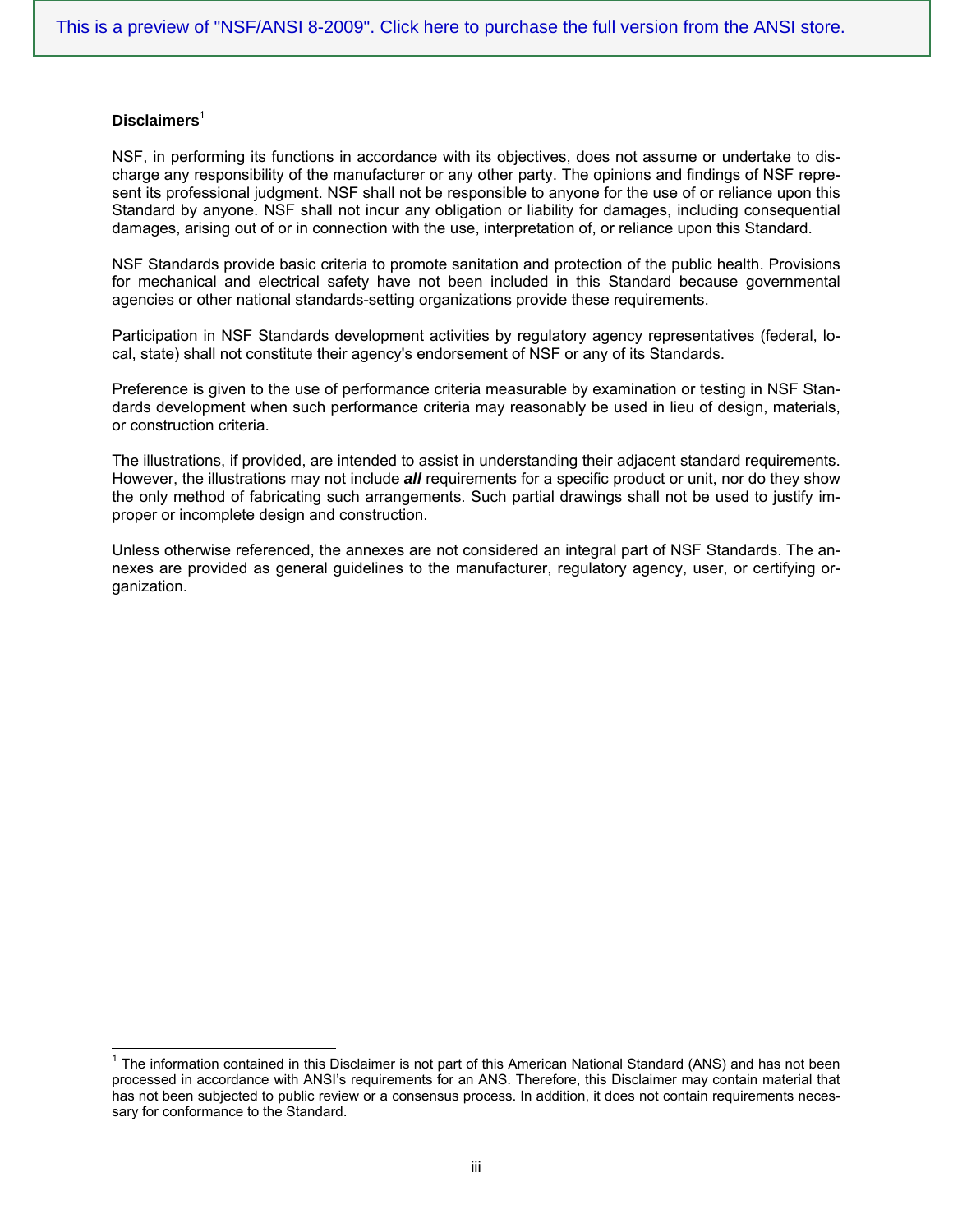This page is intentionally left blank.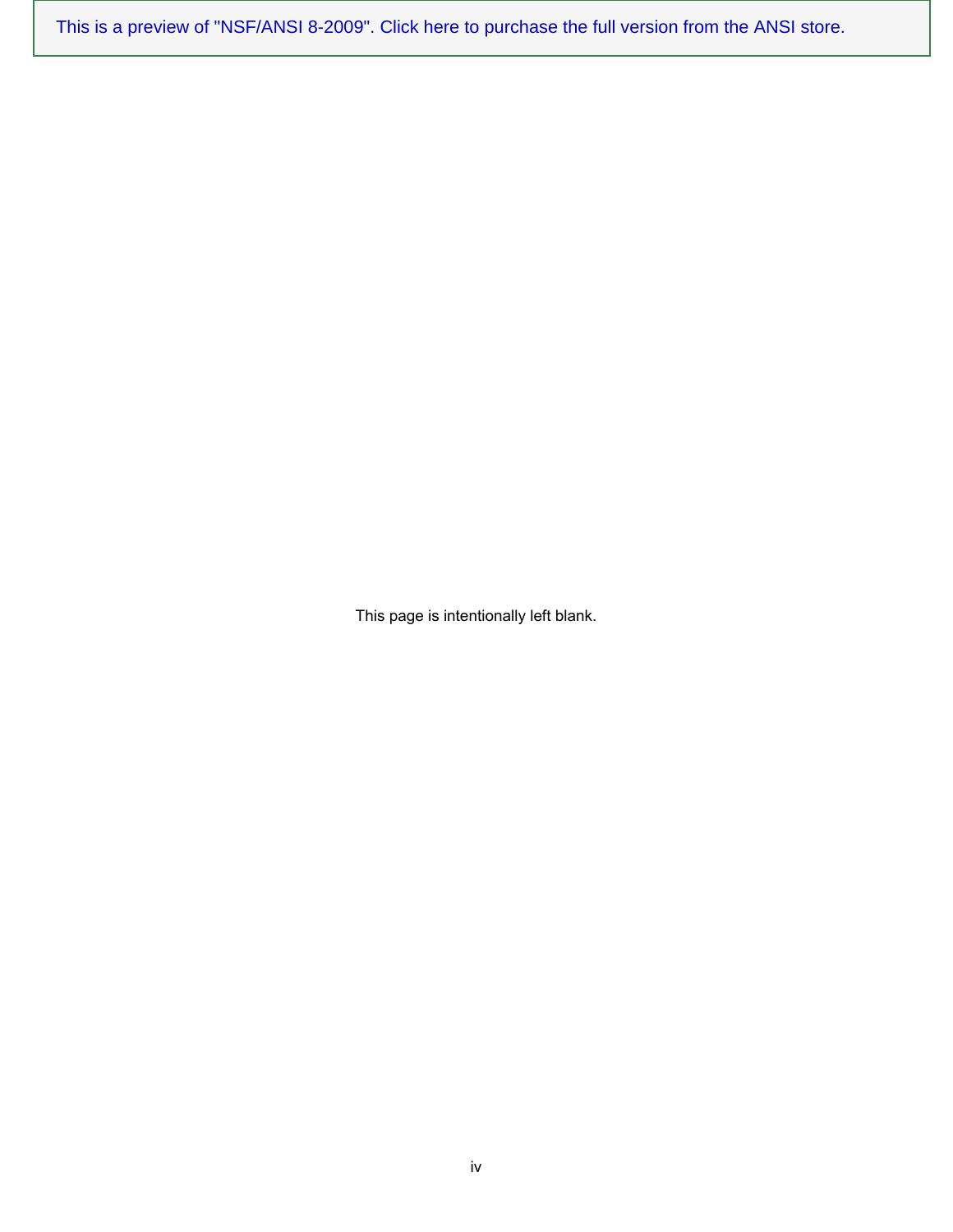### **Contents**

| 1              |                                                                                                                                                                                                              |  |
|----------------|--------------------------------------------------------------------------------------------------------------------------------------------------------------------------------------------------------------|--|
| $\overline{2}$ |                                                                                                                                                                                                              |  |
| 3              |                                                                                                                                                                                                              |  |
| 4              |                                                                                                                                                                                                              |  |
| 5              | 5.10<br>5.11<br>5.12<br>5.13<br>5.14<br>5.15<br>5.16<br>5.17<br>5.18<br>5.19<br>5.20<br>5.21<br>5.22<br>5.23<br>5.24<br>5.25<br>5.26<br>5.27<br>5.28<br>5.29<br>5.30<br>5.31<br>5.32<br>5.33<br>5.34<br>5.35 |  |
| 6              |                                                                                                                                                                                                              |  |
| 7              |                                                                                                                                                                                                              |  |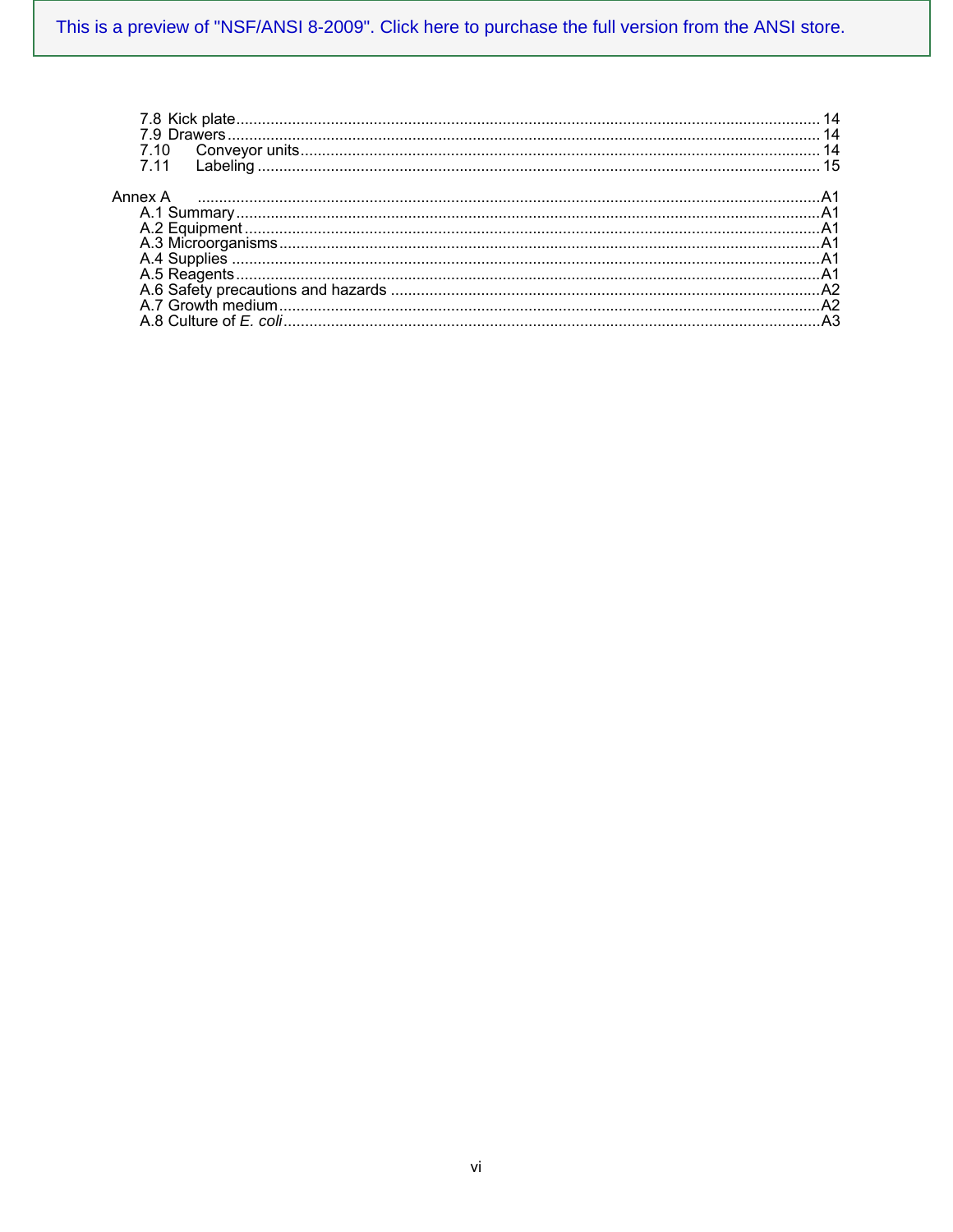### **Foreword**<sup>2</sup>

The purpose of this Standard is to establish minimum food protection and sanitation requirements for the materials, design, construction, and performance of commercial powered food preparation equipment.

### **Issue 8 Boiler plate changes**

Boilerplate updates relating to the family of food equipment standards were balloted and included normative reference updates, added new figures to the standard throughout, clarification to wording in 5 , 5.5.5 has an exemption for electrical cord strain reliefs in a non-food zone, 5.13.8 language was clarified, 5.14 was made consistent by using "into" in the heading and the paragraph of the text, and 5.18.2 on counter mounted equipment has additional language added relating to the footprint of the equipment

This Standard was developed by the NSF Joint Committee on Food Equipment, using the consensus process described by the American National Standards Institute.

Suggestions for improvement of this Standard are welcome. Comments should be sent to Chair, Joint Committee on Food Equipment, c/o NSF International, Standards Department, P.O. Box 130140, Ann Arbor, Michigan 48113-0140, USA.

 2 The information contained in this Foreword is not part of this American National Standard (ANS) and has not been processed in accordance with ANSI's requirements for an ANS. Therefore, this Foreword may contain material that has not been subjected to public review or a consensus process. In addition, it does not contain requirements necessary for conformance to the Standard.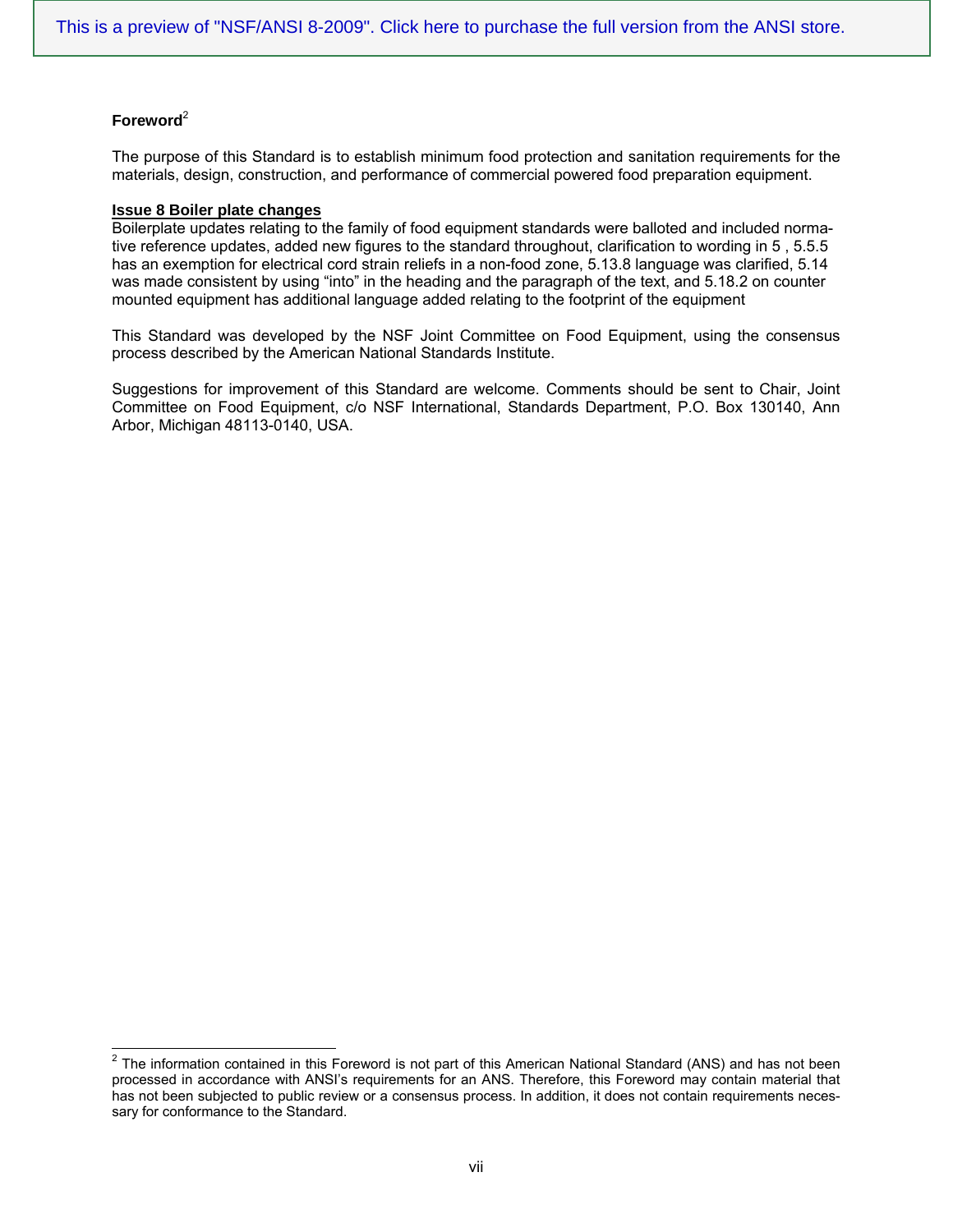This page is intentionally left blank.